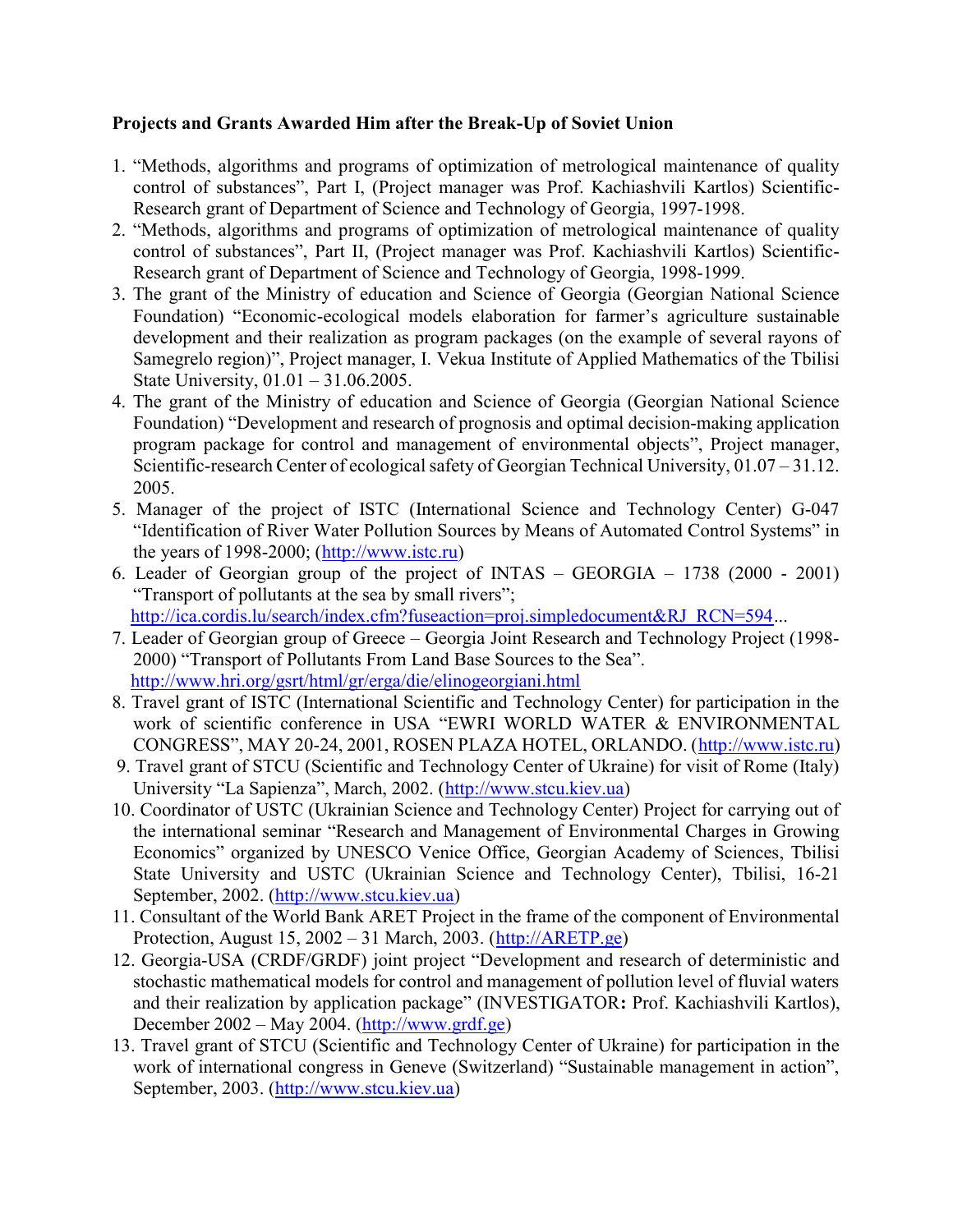- 14. Consultant of the World Bank ARET Project in the frame of the component of Environmental Protection, August 5, 2003 – 31 January, 2005. (http://ARETP.ge )
- 15. Grant of International Scientific and Technology Center (ISTC) # G-895 "Prolongation of Expected Life Span and Improvement of Life Quality Basing on the Experience of Caucasian Longevity and Georgian Traditional Medicine". Researcher, 2004 – 2007 (http://www.istc.ru).
- 16. Travel grant of STCU (Scientific and Technology Center of Ukraine) for participation in the work of the 2nd international congress in Geneve (Switzerland) "Sustainable management in action", September, 2005. (http://www.stcu.kiev.ua)
- 17. Consultant of the World Bank ARET Project in the frame of the component of Environmental Protection, July 28, 2005 – 30 October, 2006. (http://ARETP.ge )
- 18. Travel grant of STCU (Scientific and Technology Center of Ukraine) for extending of scientific contacts with Imperial College, London, June, 2006. (http://www.stcu.kiev.ua)
- 19. Manager of the project of ISTC (International Science and Technology Center) G-400 "Dynamic Control of Maximum Allowable Discharge Depending on River Overall State and Taking into Account Economic Interests of Water Users". It was proved in 2000 without financial support.
- 20. Manager of the project of ISTC (International Science and Technology Center) G-555 "Development of Automated Granulometric Analyzer of Particles in Liquids". It was proved in 2002 without financial support.
- 21. Manager of the project of STCU (Science and Technology Center in Ukraine) Gr-98 "Development of software package for Dynamic Calculation of Maximum Allowable Discharge Depending on River Overall State and Economic Interests of Water Users". It was proved in 2003 without financial support.
- 22. Manager of the project of STCU (Science and Technology Center in Ukraine) 4217 "Reduction of Pollution of Rivers and Sea Coastal Zone by influence of Advanced Agricultural Technologies". It was proved in 2007 without financial support.
- 23. "Mathematical Models and Algorithms for Dynamic Control of Maximum Allowable Discharge (MAD) in Rivers with Ecological and Economic Constraints". Grant of Higher Education Commission of the Ministry of Education and Science of Pakistan, 2008-2009.
- 24. "Ship Hull Deformation Monitoring (the Hybrid Deflection Monitoring System), ECO-NET" project number 18860NM, 2008-2009. Partner countries: France, Estonia and Georgia. Executor organizations: French Sea Research Institute (IFREMER), Tallinn University of Technology, the University of Tartu, Georgian Technical University.

The funding is applied by IFREMER (France) (https://wwz.ifremer.fr/en/The-Institute).

- 25. Travel grant of Shota Rustaveli National Scientific Foundation for participation in the 20th in the series of ICCES (International Conference on Computational & Experimental Engineering and Sciences) conferences, ICCES2010, 28 March-1 April 2010, Las Vegas, USA (http://rustaveli.org.ge/).
- 26. Travel grant of Shota Rustaveli National Scientific Foundation for participation in the work of International Conference on Mathematics, Statistics and Scientific Computing (ICMSSC 2012), October 8-9, 2012, Dubai, UAE (http://rustaveli.org.ge/).
- 27. Travel grant (2013 tr 049) of Shota Rustaveli National Scientific Foundation for participation in the work of the Fourth International Workshop in Sequential Methodologies (IWSM 2013), the University of Georgia in Athens, Georgia, USA, from July 18 to July 21, 2013(http://rustaveli.org.ge/).